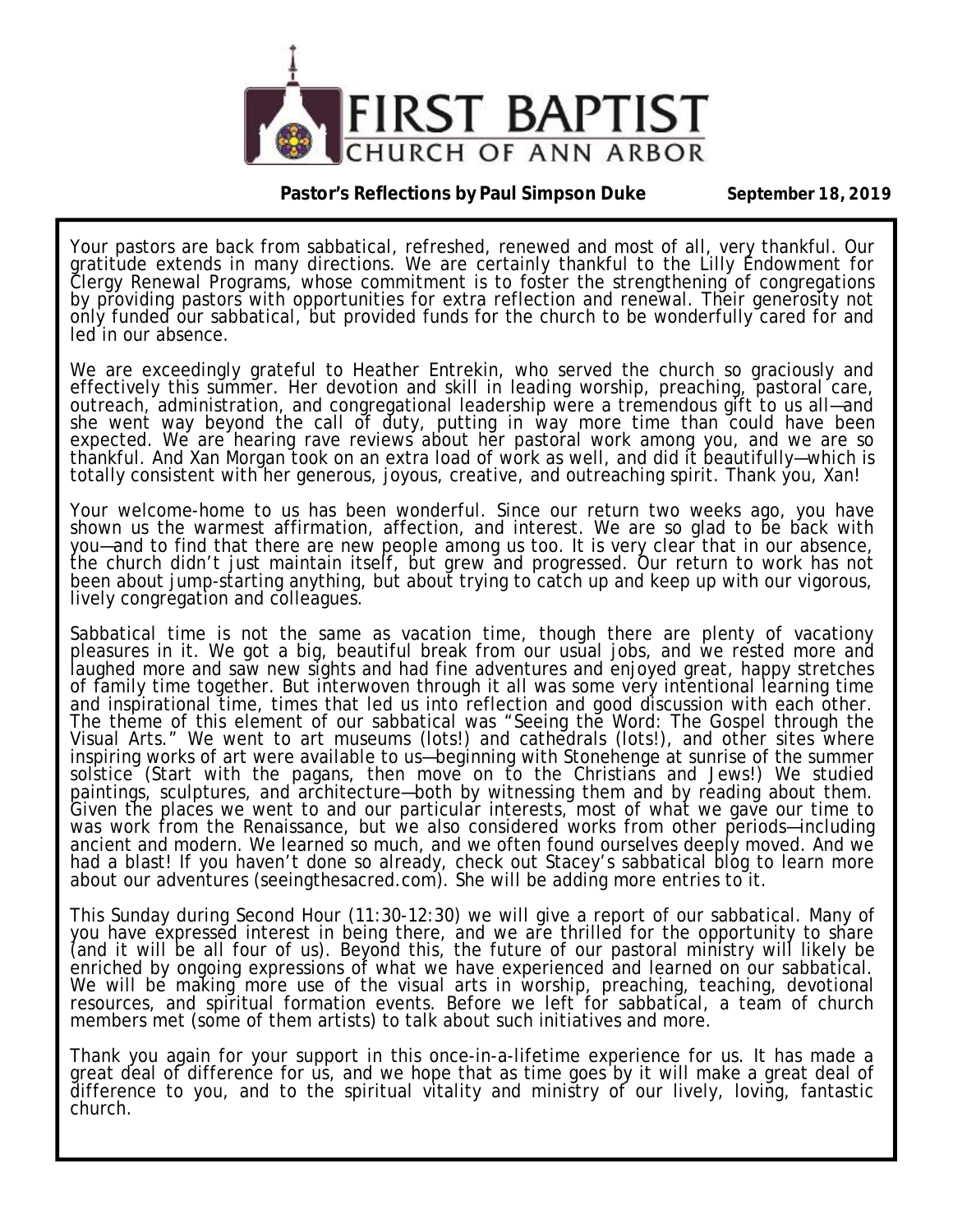### **Children & Youth Christian Education**

Children and Youth are an important part of our life together at First Baptist Church. All children are welcome in worship. If you are visiting and would like more information about our ministry with kids and youth, please connect with our Director of Children's Ministry, Xan Morgan ([xan@fbca2.org\)](mailto:xan@fbca2.org).

**Acolyte Training:** On Sunday, October 13th we will have an acolyte training for new acolytes. The training for youth (6th-12th grade) will be at 11:15 am and at 12:00 pm for children (3rd-5th grade). 3rd graders will be trained to serve as collectors of prayer concern cards and  $4<sup>th</sup>$ -12<sup>th</sup> graders will be trained as acolytes. We are grateful for our robust group of kids and teens who participate in this ministry. Questions? Connect with Xan Morgan [\(xan@fbca2.org\)](mailto:(xan@fbca2.org)).



#### **Children's Choir begins this Sunday!**

Coley Roberts will be leading a combined children's choir this year for children in Kindergarten through 5th grade. The choir will meet each Sunday from 11:30-12:00 in the music room on the 3rd floor. We are looking forward to a year of fun faith formation through song! Questions? Connect with Coley ([kokacoley@yahoo.com\)](mailto:kokacoley@yahoo.com).

### *FBC News & Happenings*

#### *CROP Hunger Walk on Sunday, October 6th*

Everyone is invited to participate in the 45th CROP Walk by walking (2 km) with our FBC group and/or sponsoring a walker. We walk to help the hungry locally in Washtenaw County, and to support Church World Service, who is distributing food and clothing to shelters for immigrants at the Southern Border. Connect with Xan if you plan to walk and would like a donation collection envelope. You can also join our FBC team online [\(https://www.crophungerwalk.org/annarbormi/FBCA2\)](https://www.crophungerwalk.org/annarbormi/FBCA2) to raise money. The short send-off service begins at 2:00 pm at St. Clare's (2309 Packard). If you're there by 1:40 you'll have time to register befŏrehand. Let Xan ([xan@fbca2.org\)](mailto:xan@fbca2.org) or Pastor Stacey [\(staceyduke@gmail.com\)](mailto:staceyduke@gmail.com) know if you plan to attend; they'll keep an eye out for you. If you would like to sponsor a walker, you may make your donation downstairs after worship, at the CROP Walk table outside the Fellowship Hall.

#### *Calling all PIANO PLAYERS!*

We are looking for pianists to rehearse with the children's choir for a season (1-2 months) and when the choir sings in worship. If you are interested in this ministry opportunity, please connect with Coley Roberts [\(kokacoley@yahoo.com\)](mailto:(kokacoley@yahoo.com)) or Xan Morgan [\(xan@fbca2.org\).](mailto:(xan@fbca2.org))

*The Board of Care and Community* and your congregation want to be available to help in life's difficulties and transitions, but we can only do that if we know your are experiencing them. We can offer visits, help with food, transportation and possibly other needs. If you or your family lets the church office know, we will contact you by your preferred method to see how we can help.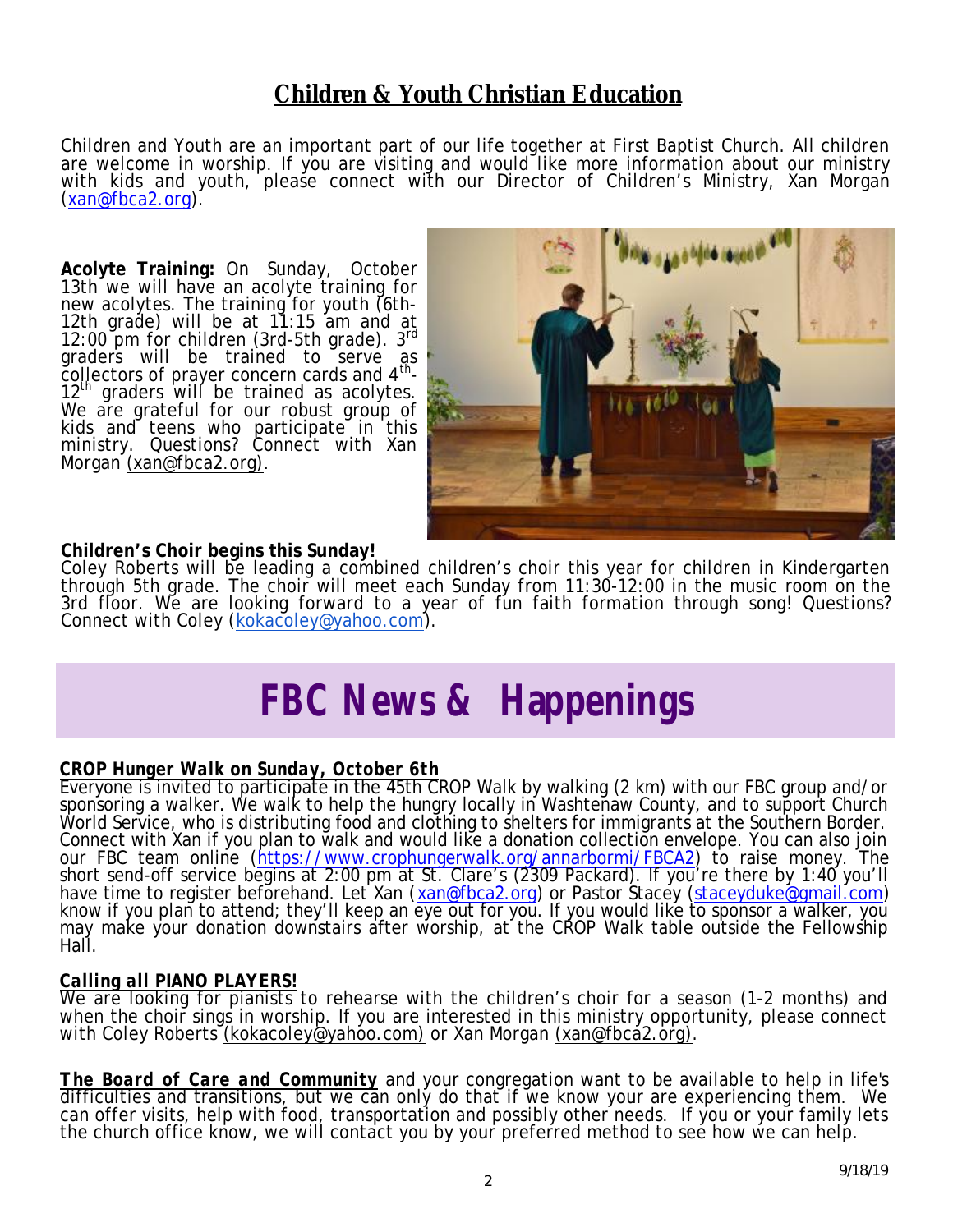

**You are an important part of the ministry team!**  During our CONNECT Fest this past Sunday, we invited people to sign up to greet and host fellowship time by giving this spinner a whirl! We only have a few more spots left to claim. Ready to spin?!? We have 3 FBCA2 water bottles to give away to the first three to respond! You can sign up for greeting by clicking here and for Fellowship Time by contacting Sue Ellen Glover [\(gloverse@hotmail.com\)](mailto:gloverse@hotmail.com).

Below you'll find a description of each ministry task.

**Greeting:** Please arrive by 9:40 to greet folks and pass out bulletins at the top of the ramp by the Sanctuary door. We use an online SignUp Genius; you will receive an email indicating your assigned Sunday as well as a reminder as your date nears. If you have questions, please contact Sam Laidlaw [\(laidlawsam7@gmail.com\)](mailto:laidlawsam7@gmail.com).

**Hosting Fellowship Time:** Please arrive at 9:15 to begin setting up for Fellowship Time and plan to stay to clean up afterwards. There is a binder with directions in the kitchen. Cheese and cookies are provided by the church. You are welcome to bring something too if you'd like. Someone from the Board of Care and Community will be with you if it is your first time. If you have any questions, please contact Sue Ellen Glover ([gloverse@hotmail.com\)](mailto:gloverse@hotmail.com).

#### *Hope Clinic Food Drive Exceeds Expectations*

Over three months this summer, First Baptist members brought more than 835 non-perishable foods for the pantry at Hope Clinic in Ypsilanti, one of our church's partners in ministry. With an estimated, conservative value of \$3 per item, our total contribution adds up to at least \$2,500! The total went well beyond expectation. Thank you!!

Hope Clinic's service to neighbors in need extends well beyond food, including medical and dental care as well as social services. There will be opportunities to tour Hope's beautiful facilities this fall as well as to volunteer Watch Sunday and newsletter announcements for details.



Nancy Paul, Chief Food-Counter-and-Carrier of the Hope Clinic Anchor Team, disappears behind a wall of donations.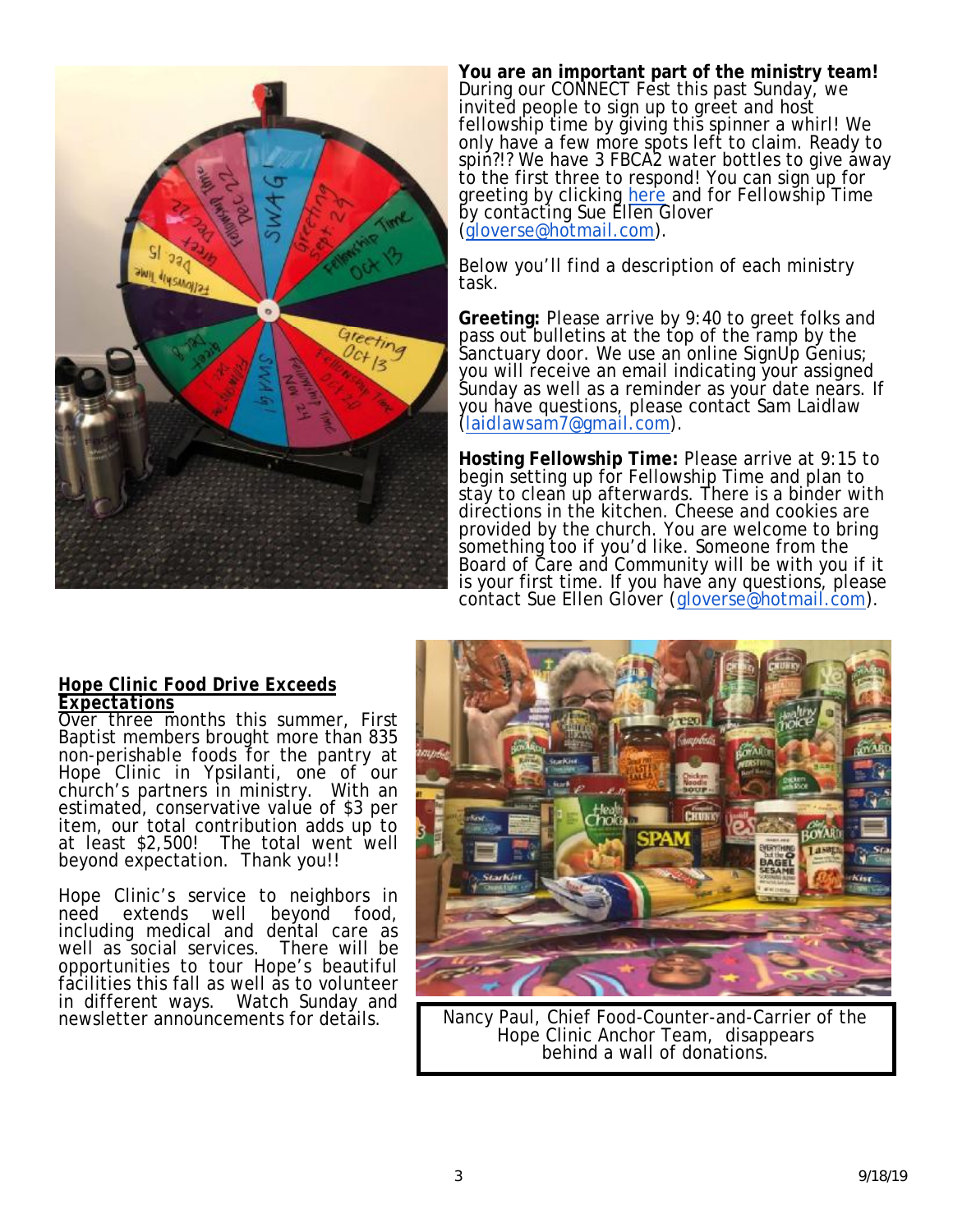### **COFFEE BREAK CONCERT SERIES**

Celebrating its 9<sup>th</sup> year, 2019-2020 Free Concerts and Open to the Public Thursdays at 12:15 pm

#### 2019 2020

#### **OCTOBER 10 MARCH 19**

In Memory of Dr. Marilyn Mason Dr. Shin-Ae Chun, organ Music by J.S.Bach, Beck, Liszt

#### **NOVEMBER 7**

**Harpsichord Concert** "The Poetry of the Harpsiichord" Edward Parmentier, harpsichord Professor Emeritus of Harpsichord at the University of Michigan Music by J.S.Bach, Froberger, Scarlatti

#### **DECEMBER 12**

Piano Concert "Debussy: Making Sound Visible" Dr. Hyewon Jung, piano Music by Debussy

Organ Concert Bach Celebration Happy Birthday to J.S. Bach Alice Van Wambeke, organ, Ling-Ju Lai, piano, Phoebe Gelzer-Govatos, Vn, and more

#### **APRIL 23**

**Classical Guitar Concert** "Pluck and Strum" Jeremy Collins, guitar Award winning classical guitarist and composer Music by Tarrega, Sor, Lobos, Collins

#### **MAY (TBA)**

**Early Music Inspiration** Vocal and Instrumental Early Music

If you are interested in singing and playing early music, please contact Dr. Shin-Ae Chun for an audition: shinaechun@gmail.com.

**Our Coffee Break Concert Series** begins its 9th season on October 10 at 12:15 pm here at First Baptist Church. Six concerts will feature music in various styles from different periods performed by gifted musicians from near and far. The first concert is Organ Concert: In Memory of Dr.<br>Marilyn Mason, "Madame," performed by Shin-Ae Chun. Works by J.S. Bach, John Ness Beck and<br>Franz Liszt, which Shin-Ae studied with Michigan many years ago, will be performed. Remembering Dr. Mason, two hymn tunes for Psalm<br>23 will also be introduced. As always, all concerts are free and open to the public. Mark your<br>calendar and invite your friends an refreshments before and after the concert. It is a nice way for you to get refreshed and inspired through music and also to meet people from the community who share love of music with you.<br>Our Coffee Break Concert Series also looks for **volunteers** who can help with refreshments and<br>welcoming people. For eight years, o They are continuing to do it this upcoming season. However since there are fewer ABWM members who can continue to do it, I would like to invite others to volunteer for this opportunity of serving people in our community. It has been happening that people would come to hear a concert and<br>chat with old and new friends over refreshments before and after the concert. The refreshment table has been a happy and positive place for people to gather around to know one another. I'm proud that we can offer all of these to the community at First Baptist. If you are interested to volunteer, please let Shin-Ae Chun know (shinaechun@gmail.com).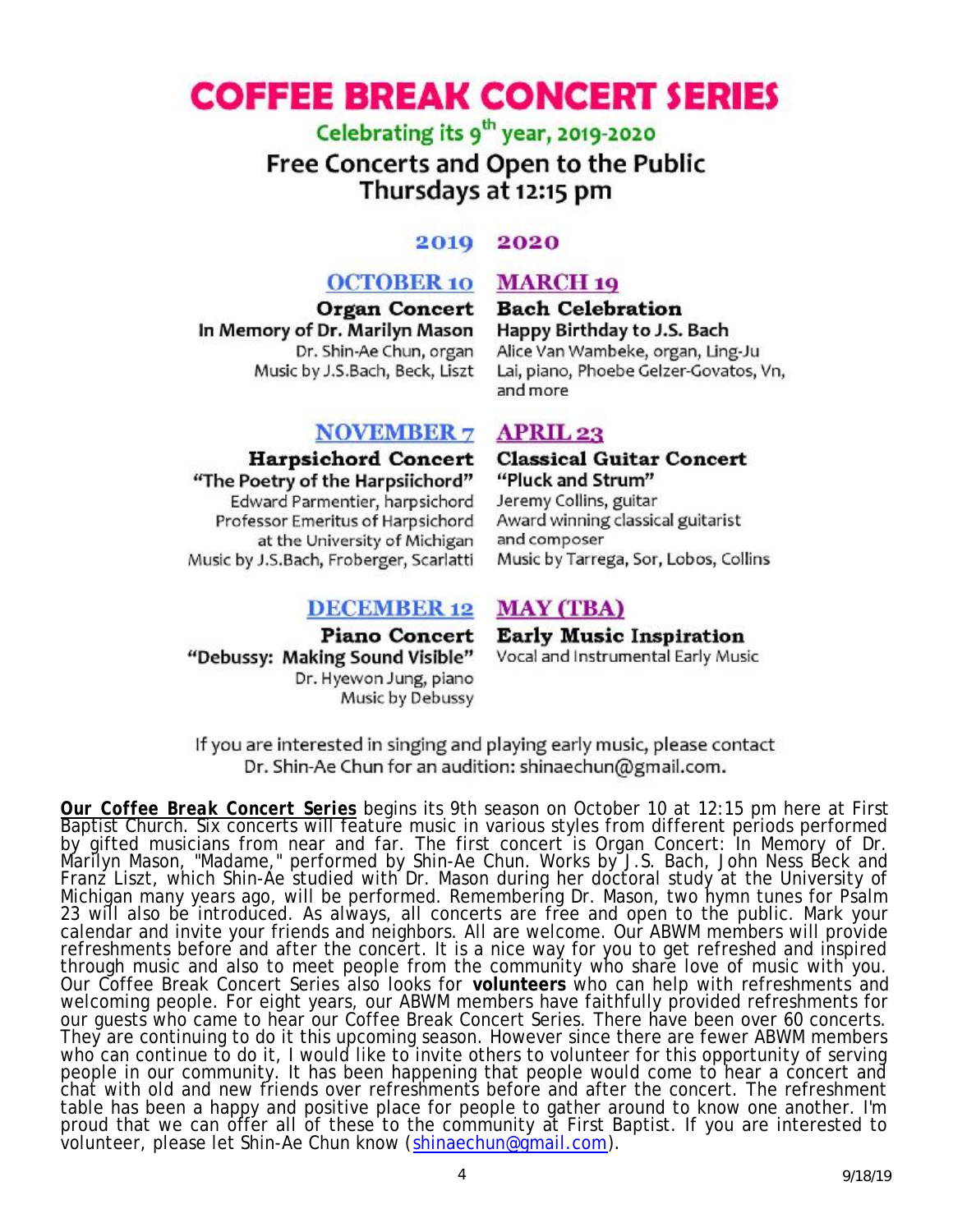### **First Baptist Church of Ann Arbor** Coffee Break Concert Series, 2019-2020 1

**Celebrating Its 9th Year** Free Concerts and Open to the Public

# **Organ Concert**

### In Memory of Dr. Marilyn Mason, "Madame"

Who influenced many organists and listeners and taught organ for 67 years at the University of Michigan

> Music by J.S. Bach **John Ness Beck Franz Liszt**

### Dr. Shin-Ae Chun, organ

# **October 10, 2019** Thursday at 12:15 PM



First Baptist Church of Ann Arbor<br>517 E. Washington St, Ann Arbor, M148104 ANN ARBOR 734-663-9376 / www.fbca2.org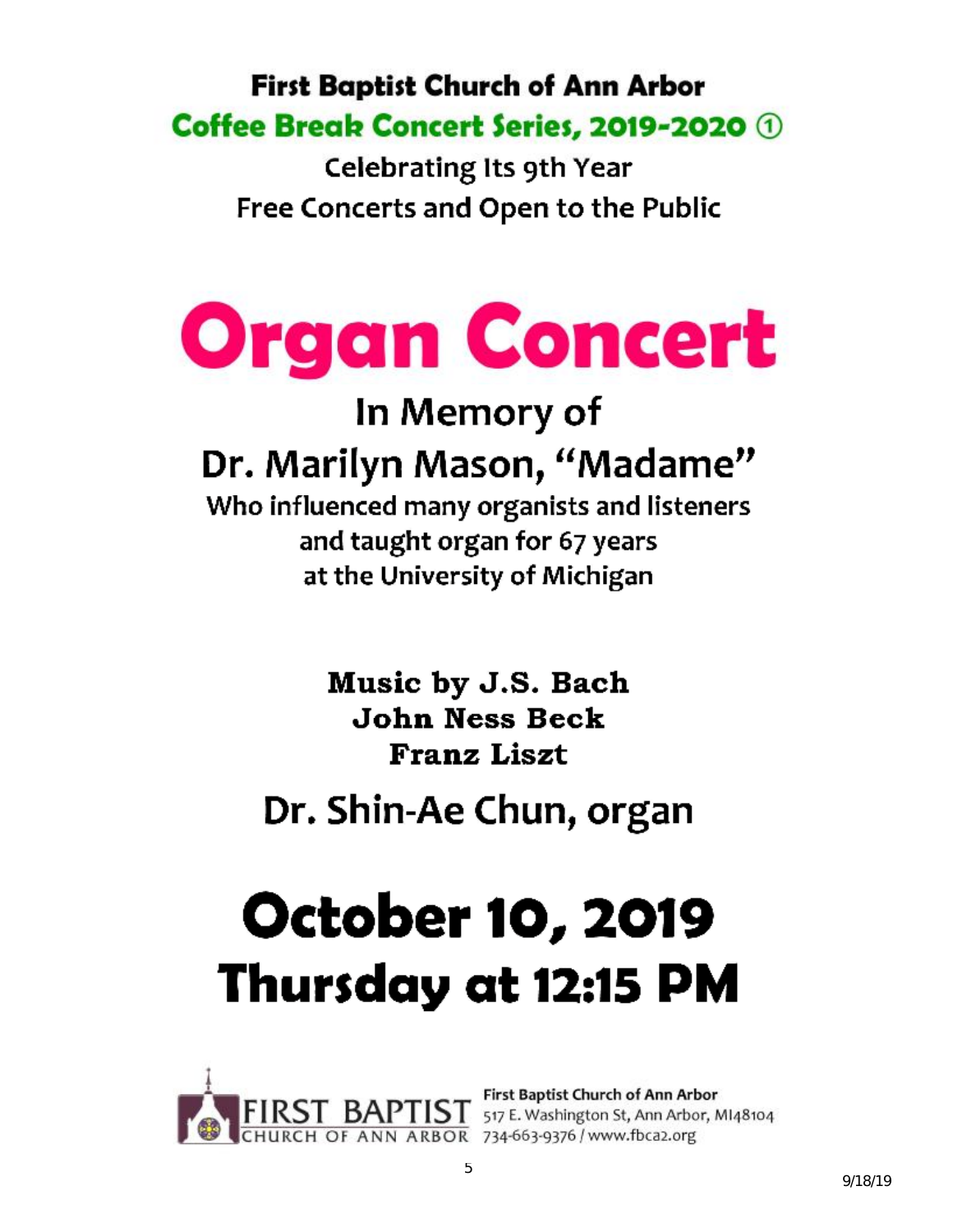#### *Art Fair Volunteers*

Much appreciation to the following volunteers! Thanks to their efforts in horrible heat and drenching rainfall, over \$2600 was raised during Art Fairs week by renting our parking lot. This amount was split between the Vespers program and Youth Ministries. Cesar Alaniz and Janice Stumpf, Sandy Bouma, David Bowen, Lori-Jene Brazier and Rachel Brownson, Jill Damon, Mary Davis, Pamela Emenheiser, Kathleen Ford, Linda Frye, The Halliday Family (TWO shifts), Mary Margaret Hatt, Roberta Hause, Bonnie and Bob Kidd, Xan Morgan, Karen Rayner, Cynthia Redinger, Robert and Nancy Rhodes (TWO shifts), Elena Rosario, Vicky Rushton, Julie Smith, Pete Stover, Ethan Wright.

A HUGE special thanks to Tom Gebhardt, Karen Rayner, and Nancy Rhodes who formed an Art Fair Team with Sue Ellen and spent many hours learning the processes involved, including the paperwork before and during the week, parking the artists and plugging some of them into the church's complicated electrical system, and supervising volunteers.

#### *Backpack and School Supplies – Thank You!!*

What a wonderful response from our Congregation!! Twenty-five individuals and families, plus the MacGregor-Stitt ABWM, donated **\$1109** financially with twelve families donating full backpacks (three families provided TWO backpacks)!! The backpacks were delivered on August 12, and during that week three boxes of school supplies and \$200 in Meijer gift cards were delivered to Hikone for "extra needs" and their after-school program. Four boxes of health and school supplies plus 4 backpacks were also delivered to The Education Project at Washtenaw Intermediate SD for homeless students and youth. Thank you for helping these students have a great start to the school year!! (BTW - Your participation in this ministry was so fantastic that I committed FBCA2 to **25** backpacks in 2020!)

The items (shown right) have been in the church kitchen for a long time. Please claim your piece ASAP. ( The pie plate has found its way home.)





#### *It's time to celebrate!*

Religious Action for Affordable Housing celebrates its 20th birthday this year! First Baptist Church and many individuals of the church have been financial partners with RAAH in the work of supporting local non-profits providing affordable housing. Thank you for your support; join us to celebrate!

With gratitude, Xan Morgan and Edie Hurst RAAH board members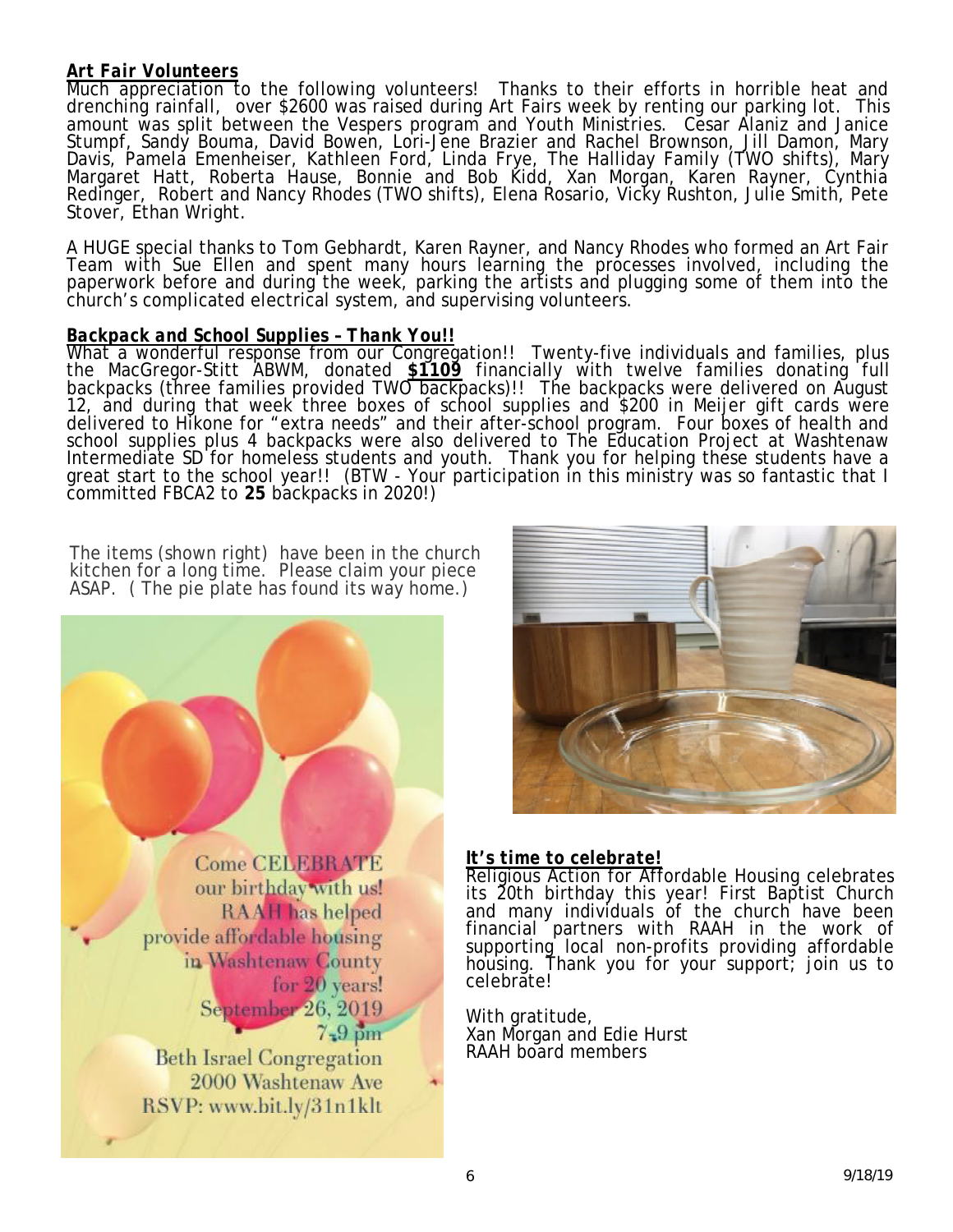## October 2019 COLOR COLOR COMPANY

| Sun                                                  | Mon                      | Tue                                         | Wed              | Thu                                     | Fri        | Sat |
|------------------------------------------------------|--------------------------|---------------------------------------------|------------------|-----------------------------------------|------------|-----|
|                                                      |                          | $\mathbf{1}$                                | $\overline{2}$   | 3                                       | $\sqrt{4}$ | 5   |
|                                                      |                          |                                             | 1:30 Bible Study |                                         |            |     |
|                                                      |                          | 5:30 Vespers<br>7:00 Executive<br>Council   | 6:30 Gathering   | 7:30 Choir                              |            |     |
| $\boldsymbol{6}$                                     | $\overline{7}$           | 8                                           | 9                | 10                                      | 11         | 12  |
| 10:00 Worship<br>11:30 2nd Hour<br>1:40 CROP<br>Walk |                          |                                             | 1:30 Bible Study | 12:15 Coffee<br><b>Break</b><br>Concert |            |     |
|                                                      |                          | 5:30 Vespers<br>7:00 Trustees               | 6:30 Gathering   | 7:30 Choir                              |            |     |
| 13                                                   | 14                       | 15                                          | 16               | 17                                      | 18         | 19  |
| 10:00 Worship<br>11:30 2nd Hour                      |                          |                                             | 1:30 Bible Study | 1:00 MacGregor-<br>Stitt Circle         |            |     |
|                                                      |                          | 5:30 Christian<br>Education<br>5:30 Vespers | 6:30 Gathering   | 7:30 Choir                              |            |     |
| 20                                                   | 21                       | 22<br>9:30 ABWM                             | 23               | 24                                      | 25         | 26  |
| 10:00 Worship<br>11:30 2nd Hour                      |                          |                                             | 1:30 Bible Study |                                         |            |     |
|                                                      |                          | 5:30 Vespers                                | 6:30 Gathering   |                                         |            |     |
|                                                      | 7:00 Monday<br>Book Grp. |                                             |                  | 7:30 Choir                              |            |     |
| 27                                                   | 28                       | 29                                          | 30               | 31                                      |            |     |
| 10:00 Worship<br>11:30 2nd Hour                      |                          |                                             | 1:30 Bible Study |                                         |            |     |
|                                                      |                          | 5:30 Vespers                                | 6:30 Gathering   | 7:30 Choir                              |            |     |